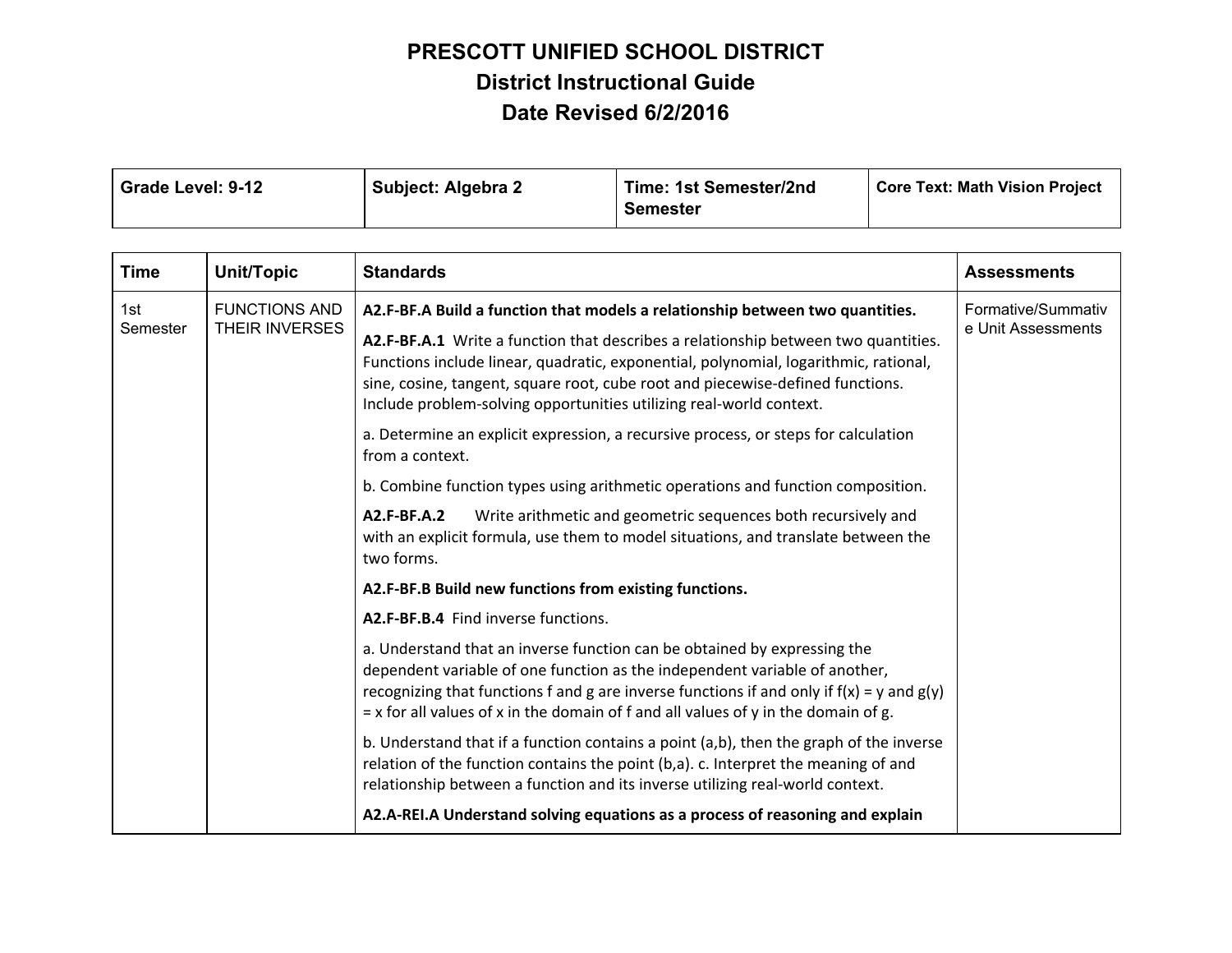|                                        | the reasoning.<br>A2.A-REI.A.1 Explain each step in solving an equation as following from the equality<br>of numbers asserted at the previous step, starting from the assumption that the<br>original equation has a solution. Construct a viable argument to justify a solution<br>method. Extend from quadratic equations to rational and radical equations. |                                          |
|----------------------------------------|----------------------------------------------------------------------------------------------------------------------------------------------------------------------------------------------------------------------------------------------------------------------------------------------------------------------------------------------------------------|------------------------------------------|
| <b>LOGARITHMIC</b><br><b>FUNCTIONS</b> | A2.F-LE.A Construct and compare linear, quadratic, and exponential models and solve<br>problems.                                                                                                                                                                                                                                                               | Formative/Summativ<br>e Unit Assessments |
|                                        | A2.F-LE.A.4 For exponential models, express as a logarithm the solution to abct = d where a,<br>c, and d are numbers and the base b is 2, 10, or e; evaluate the logarithms that are not<br>readily found by hand or observation using technology.                                                                                                             |                                          |
|                                        | A2.F-IF.C Analyze functions using different representations.                                                                                                                                                                                                                                                                                                   |                                          |
|                                        | A2.F-IF.C.7 Graph functions expressed symbolically and show key features of the graph, by<br>hand in simple cases and using technology for more complicated cases. Functions include<br>linear, quadratic, exponential, polynomial, logarithmic, rational, sine, cosine, tangent,<br>square root, cube root and piecewise-defined functions.                   |                                          |
|                                        | A2.F-IF.C.8 Write a function defined by an expression in different but equivalent forms to<br>reveal and explain different properties of the function. b. Use the properties of exponents to<br>interpret expressions for exponential functions and classify those functions as exponential<br>growth or decay                                                 |                                          |
|                                        |                                                                                                                                                                                                                                                                                                                                                                |                                          |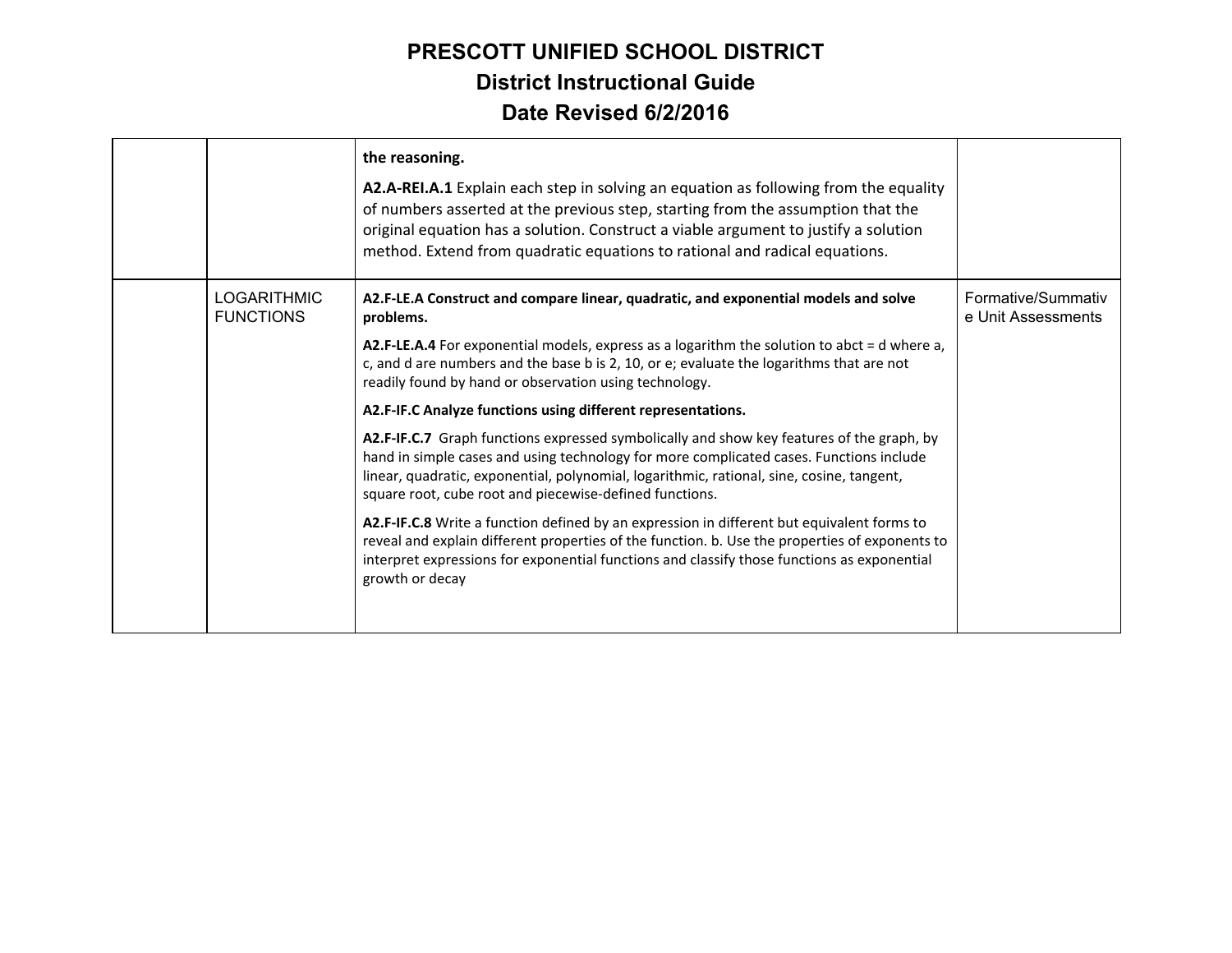| NUMBERS AND       | A1.A-APR.A Perform arithmetic operations on polynomials.                                                                                                                                                                                                                                                                                     | Formative/Summativ |
|-------------------|----------------------------------------------------------------------------------------------------------------------------------------------------------------------------------------------------------------------------------------------------------------------------------------------------------------------------------------------|--------------------|
| <b>OPERATIONS</b> | A1.A-APR.A.1 Understand that polynomials form a system analogous to the integers,<br>namely, they are closed under the operations of addition, subtraction, and multiplication;<br>add, subtract, and multiply polynomials.                                                                                                                  | e Unit Assessments |
|                   | A1.A-APR.B Understand the relationship between zeros and factors of polynomials.                                                                                                                                                                                                                                                             |                    |
|                   | A1.A-APR.B.3 Identify zeros of polynomials when suitable factorizations are available, and<br>use the zeros to construct a rough graph of the function defined by the polynomial. Focus on<br>quadratic and cubic polynomials in which linear and quadratic factors are available.                                                           |                    |
|                   | A2.F-IF.C Analyze functions using different representations.                                                                                                                                                                                                                                                                                 |                    |
|                   | A2.F-IF.C.7 Graph functions expressed symbolically and show key features of the graph, by<br>hand in simple cases and using technology for more complicated cases. Functions include<br>linear, quadratic, exponential, polynomial, logarithmic, rational, sine, cosine, tangent,<br>square root, cube root and piecewise-defined functions. |                    |
|                   | A2.F-BF.A Build a function that models a relationship between two quantities.                                                                                                                                                                                                                                                                |                    |
|                   | A2.F-BF.A.1 Write a function that describes a relationship between two quantities.<br>Functions include linear, quadratic, exponential, polynomial, logarithmic, rational,<br>sine, cosine, tangent, square root, cube root and piecewise-defined functions.<br>Include problem-solving opportunities utilizing real-world context.          |                    |
|                   | a. Determine an explicit expression, a recursive process, or steps for calculation<br>from a context.                                                                                                                                                                                                                                        |                    |
|                   | b. Combine function types using arithmetic operations and function composition.                                                                                                                                                                                                                                                              |                    |
|                   | A2.A-REI.B Solve equations and inequalities in one variable.                                                                                                                                                                                                                                                                                 |                    |
|                   | A2.A-REI.B.4 Identify zeros of polynomials when suitable factorizations are available, and<br>use the zeros to construct a rough graph of the function defined by the polynomial. Focus on<br>quadratic and cubic polynomials in which linear and quadratic factors are available.                                                           |                    |
|                   | A2.N-CN.A Perform arithmetic operations with complex numbers.                                                                                                                                                                                                                                                                                |                    |
|                   | A2.N-CN.A.1 Apply the relation $i$ 2 = -1 and the commutative, associative, and distributive<br>properties to add, subtract, and multiply complex numbers. Write complex numbers in the                                                                                                                                                      |                    |
|                   |                                                                                                                                                                                                                                                                                                                                              |                    |
|                   |                                                                                                                                                                                                                                                                                                                                              |                    |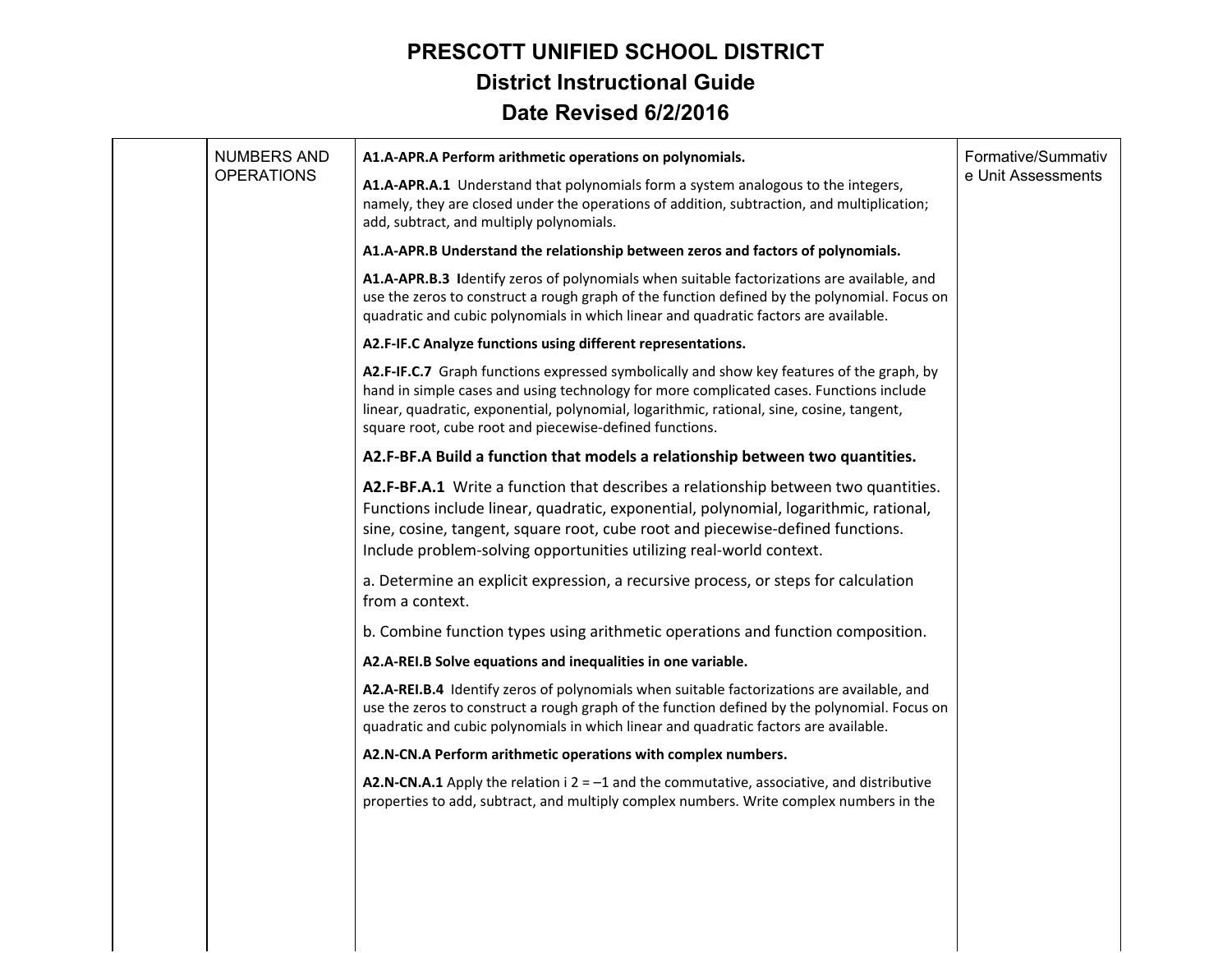|                                | form (a+bi) with a and b real.<br>A2.N-CN.C Use complex numbers in polynomial identities and equations.<br>A2.N-CN.C.7 Solve quadratic equations with real coefficients that have complex solutions.                                                                                                                                                                                                                                                                                                                                                               |                                          |
|--------------------------------|--------------------------------------------------------------------------------------------------------------------------------------------------------------------------------------------------------------------------------------------------------------------------------------------------------------------------------------------------------------------------------------------------------------------------------------------------------------------------------------------------------------------------------------------------------------------|------------------------------------------|
| POLYNOMIAL<br><b>FUNCTIONS</b> | A2.F-BF.A Build a function that models a relationship between two quantities.<br>A2.F-BF.A.1 Write a function that describes a relationship between two quantities.<br>Functions include linear, quadratic, exponential, polynomial, logarithmic, rational,<br>sine, cosine, tangent, square root, cube root and piecewise-defined functions.<br>Include problem-solving opportunities utilizing real-world context.                                                                                                                                               | Formative/Summativ<br>e Unit Assessments |
|                                | a. Determine an explicit expression, a recursive process, or steps for calculation<br>from a context.                                                                                                                                                                                                                                                                                                                                                                                                                                                              |                                          |
|                                | b. Combine function types using arithmetic operations and function composition.                                                                                                                                                                                                                                                                                                                                                                                                                                                                                    |                                          |
|                                | A2.F-LE.A Construct and compare linear, quadratic, and exponential models and solve<br>problems.                                                                                                                                                                                                                                                                                                                                                                                                                                                                   |                                          |
|                                | A2.F-LE.A.4 For exponential models, express as a logarithm the solution to abct = d where a,<br>c, and d are numbers and the base b is 2, 10, or e; evaluate the logarithms that are not<br>readily found by hand or observation using technology.                                                                                                                                                                                                                                                                                                                 |                                          |
|                                | A2.A-CED.A Create equations that describe numbers or relationships.                                                                                                                                                                                                                                                                                                                                                                                                                                                                                                |                                          |
|                                | A2.A-CED.A.1 Create equations and inequalities in one variable and use them to solve<br>problems. Include problem-solving opportunities utilizing real-world context. Focus on<br>equations and inequalities arising from linear, quadratic, rational, and exponential functions.                                                                                                                                                                                                                                                                                  |                                          |
|                                | A2.F-IF.B Interpret functions that arise in applications in terms of the context.                                                                                                                                                                                                                                                                                                                                                                                                                                                                                  |                                          |
|                                | A2.F-IF.B.4 For a function that models a relationship between two quantities, interpret key<br>features of graphs and tables in terms of the quantities, and sketch graphs showing key<br>features given a verbal description of the relationship. Include problem-solving<br>opportunities utilizing a real-world context. Key features include: intercepts; intervals where<br>the function is increasing, decreasing, positive, or negative; relative maximums and<br>minimums; symmetries; end behavior; and periodicity. Functions include linear, quadratic, |                                          |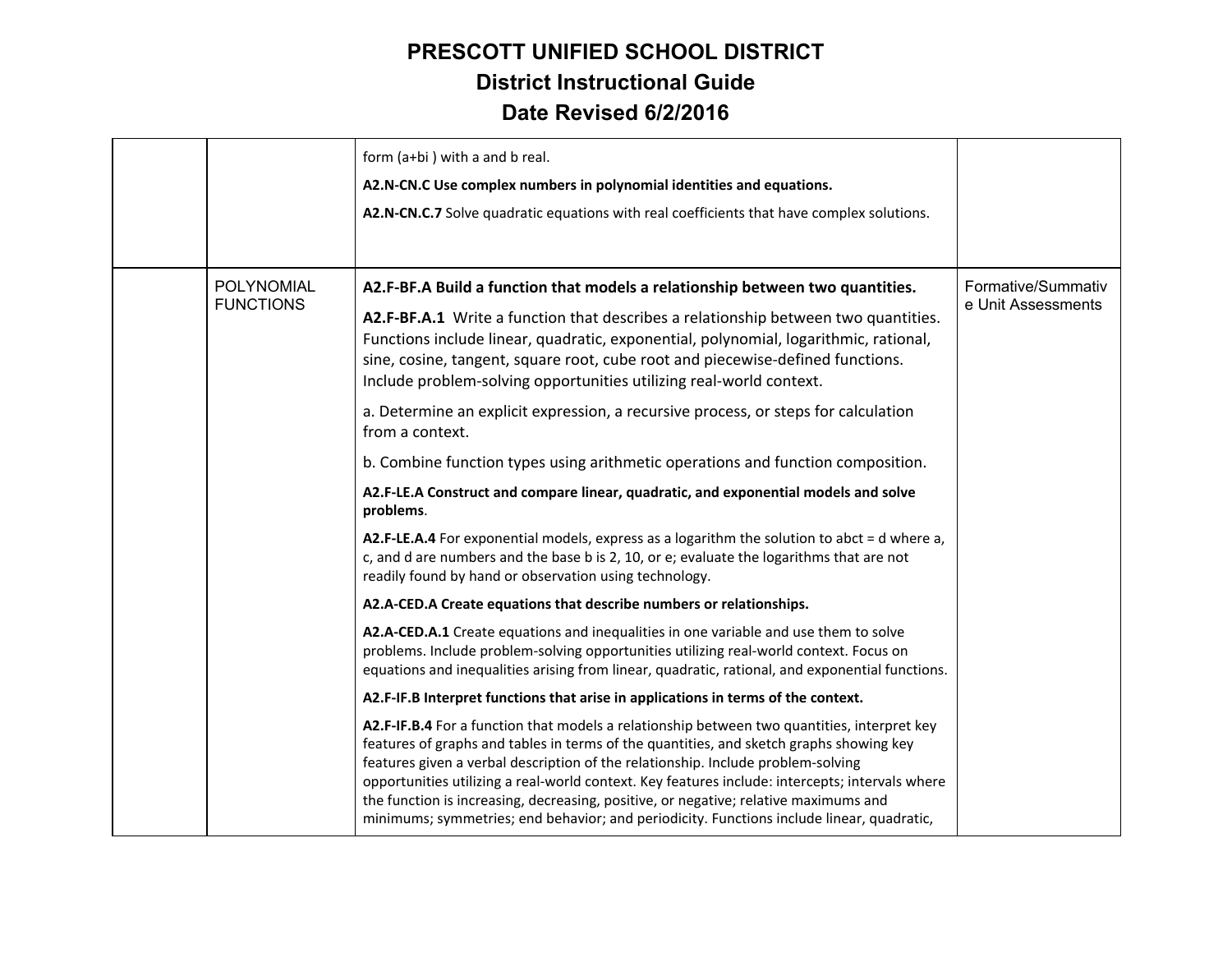|                                                               | exponential, polynomial, logarithmic, rational, sine, cosine, tangent, square root, cube root<br>and piecewise-defined functions.<br>A2.F-IF.C Analyze functions using different representations.                                                                                                                                                                                                                                                                                                                                                                                                                                                                                                                                                                                            |                                          |
|---------------------------------------------------------------|----------------------------------------------------------------------------------------------------------------------------------------------------------------------------------------------------------------------------------------------------------------------------------------------------------------------------------------------------------------------------------------------------------------------------------------------------------------------------------------------------------------------------------------------------------------------------------------------------------------------------------------------------------------------------------------------------------------------------------------------------------------------------------------------|------------------------------------------|
|                                                               | A2.F-IF.C.7 Graph functions expressed symbolically and show key features of the graph, by<br>hand in simple cases and using technology for more complicated cases. Functions include<br>linear, quadratic, exponential, polynomial, logarithmic, rational, sine, cosine, tangent,<br>square root, cube root and piecewise-defined functions.                                                                                                                                                                                                                                                                                                                                                                                                                                                 |                                          |
|                                                               | A2.A-APR.B Understand the relationship between zeros and factors of polynomials.                                                                                                                                                                                                                                                                                                                                                                                                                                                                                                                                                                                                                                                                                                             |                                          |
|                                                               | A2.A-APR.B.3 Identify zeros of polynomials when suitable factorizations are available, and<br>use the zeros to construct a rough graph of the function defined by the polynomial. Focus on<br>quadratic, cubic, and quartic polynomials including polynomials for which factors are not<br>provided.                                                                                                                                                                                                                                                                                                                                                                                                                                                                                         |                                          |
|                                                               | A2.A-SSE.A Interpret the structure of expressions.                                                                                                                                                                                                                                                                                                                                                                                                                                                                                                                                                                                                                                                                                                                                           |                                          |
|                                                               | A2.A-SSE.A.2 Use structure to identify ways to rewrite polynomial and rational expressions.<br>Focus on polynomial operations and factoring patterns.                                                                                                                                                                                                                                                                                                                                                                                                                                                                                                                                                                                                                                        |                                          |
| <b>RATIONAL</b><br><b>EXPRESSIONS</b><br><b>AND FUNCTIONS</b> | A2.F-IF.B Interpret functions that arise in applications in terms of the context.<br>A2.F-IF.B.4 For a function that models a relationship between two quantities, interpret key<br>features of graphs and tables in terms of the quantities, and sketch graphs showing key<br>features given a verbal description of the relationship. Include problem-solving<br>opportunities utilizing a real-world context. Key features include: intercepts; intervals where<br>the function is increasing, decreasing, positive, or negative; relative maximums and<br>minimums; symmetries; end behavior; and periodicity. Functions include linear, quadratic,<br>exponential, polynomial, logarithmic, rational, sine, cosine, tangent, square root, cube root<br>and piecewise-defined functions. | Formative/Summativ<br>e Unit Assessments |
|                                                               | A2.F-IF.C Analyze functions using different representations.                                                                                                                                                                                                                                                                                                                                                                                                                                                                                                                                                                                                                                                                                                                                 |                                          |
|                                                               | A2.F-IF.C.7 Graph functions expressed symbolically and show key features of the graph, by<br>hand in simple cases and using technology for more complicated cases. Functions include<br>linear, quadratic, exponential, polynomial, logarithmic, rational, sine, cosine, tangent,<br>square root, cube root and piecewise-defined functions.                                                                                                                                                                                                                                                                                                                                                                                                                                                 |                                          |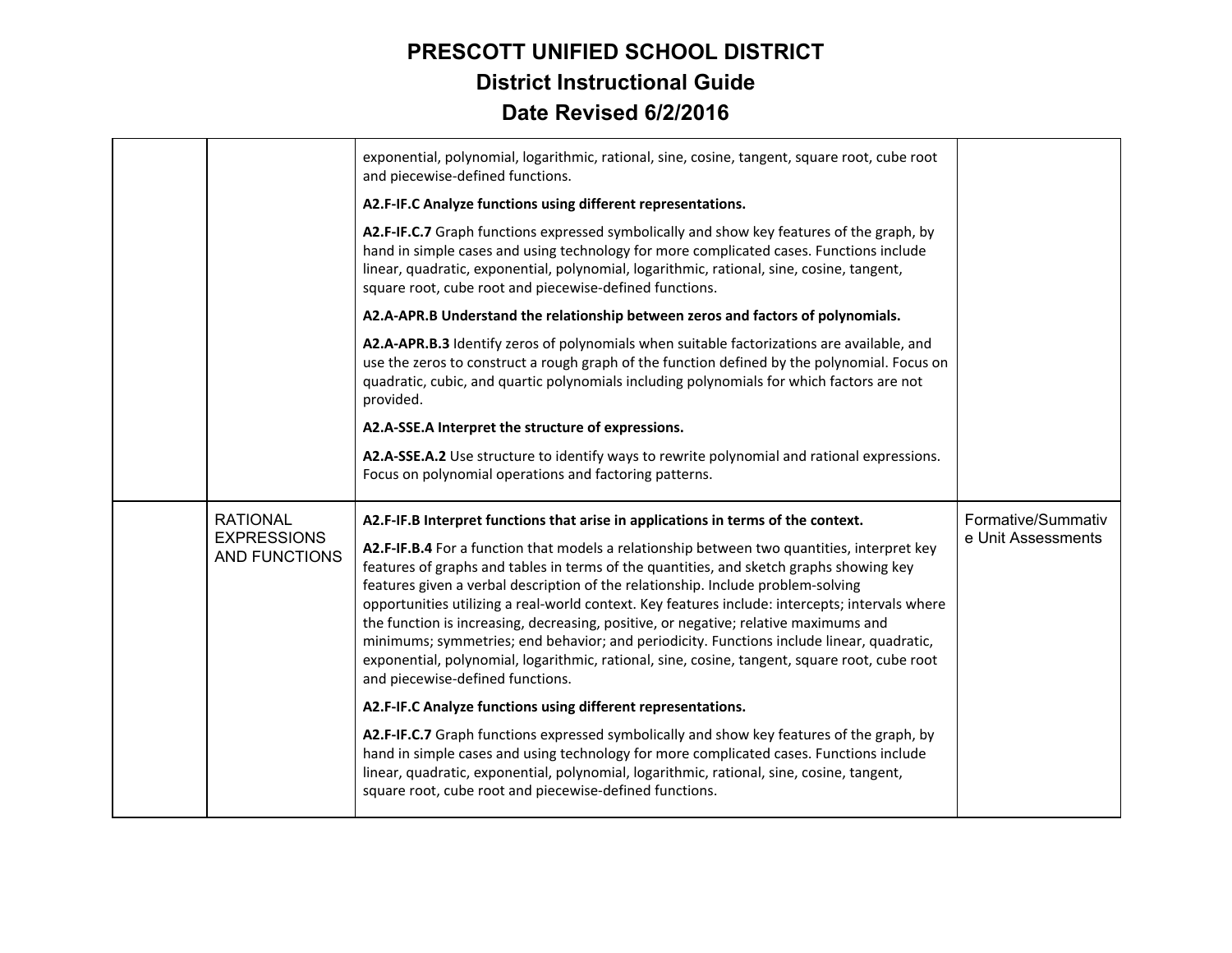|                 |                                    | A2.A-CED.A Create equations that describe numbers or relationships.                                                                                                                                                                                                                                                                                                      |                                          |
|-----------------|------------------------------------|--------------------------------------------------------------------------------------------------------------------------------------------------------------------------------------------------------------------------------------------------------------------------------------------------------------------------------------------------------------------------|------------------------------------------|
|                 |                                    | A2.A-CED.A.1 Create equations and inequalities in one variable and use them to solve<br>problems. Include problem-solving opportunities utilizing real-world context. Focus on<br>equations and inequalities arising from linear, quadratic, rational, and exponential functions.                                                                                        |                                          |
|                 |                                    | A2.A-APR.D Rewrite rational expressions.                                                                                                                                                                                                                                                                                                                                 |                                          |
|                 |                                    | A2.A-APR.D.6 Rewrite rational expressions in different forms; write $a(x)/b(x)$ in the form<br>$q(x) + r(x)/b(x)$ , where $a(x)$ , $b(x)$ , $q(x)$ , and $r(x)$ are polynomials with the degree of $r(x)$ less<br>than the degree of $b(x)$ , using inspection, long division, or for the more complicated<br>examples, a computer algebra system.                       |                                          |
|                 |                                    | A2.A-SSE.B Write expressions in equivalent forms to solve problems.                                                                                                                                                                                                                                                                                                      |                                          |
|                 |                                    | A2.A-SSE.B.3 Choose and produce an equivalent form of an expression to reveal and explain<br>properties of the quantity represented by the expression. Include problem-solving<br>opportunities utilizing real-world context and focus on expressions with rational exponents.<br>c. Use the properties of exponents to transform expressions for exponential functions. |                                          |
|                 |                                    | A2.N-RN.A Extend the properties of exponents to rational exponents.                                                                                                                                                                                                                                                                                                      |                                          |
|                 |                                    | A2.N-RN.A.2 Rewrite expressions involving radicals and rational exponents using<br>the properties of exponents.                                                                                                                                                                                                                                                          |                                          |
|                 |                                    | A2.A-REI.A.2 Solve rational and radical equations in one variable, and give examples<br>showing how extraneous solutions may arise.                                                                                                                                                                                                                                      |                                          |
| 2nd<br>Semester | <b>MODELING</b><br><b>PERIODIC</b> | A2.F-TF.A Extend the domain of trigonometric functions using the unit circle.                                                                                                                                                                                                                                                                                            | Formative/Summativ<br>e Unit Assessments |
|                 | <b>BEHAVIOR</b>                    | A2.F-TF.A.2 Explain how the unit circle in the coordinate plane enables the extension of sine<br>and cosine functions to all real numbers, interpreted as radian measures of angles traversed<br>counterclockwise around the unit circle.                                                                                                                                |                                          |
|                 |                                    | A2.F-TF.B Model periodic phenomena with trigonometric functions.                                                                                                                                                                                                                                                                                                         |                                          |
|                 |                                    | A2.F-TF.B.5 Create and interpret sine, cosine and tangent functions that model periodic<br>phenomena with specified amplitude, frequency, and midline.                                                                                                                                                                                                                   |                                          |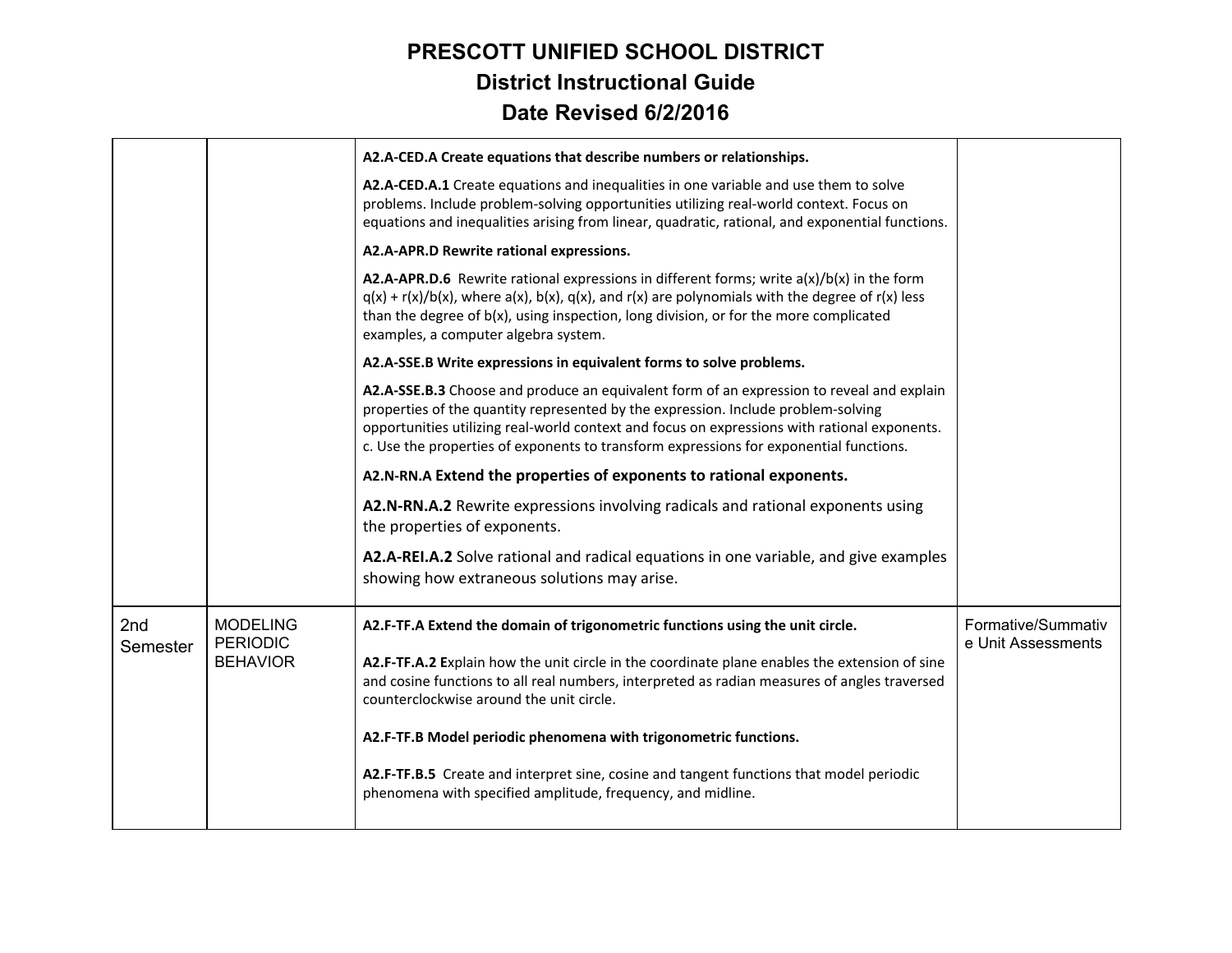|                                                                                    | A2.F-BF.B Build new functions from existing functions.                                                                                                                                                                                                                                                                                                                                                                                                                                                                                                                                                                                                                                                                    |                                          |
|------------------------------------------------------------------------------------|---------------------------------------------------------------------------------------------------------------------------------------------------------------------------------------------------------------------------------------------------------------------------------------------------------------------------------------------------------------------------------------------------------------------------------------------------------------------------------------------------------------------------------------------------------------------------------------------------------------------------------------------------------------------------------------------------------------------------|------------------------------------------|
|                                                                                    | <b>A2.F-BF.B.3</b> Identify the effect on the graph of replacing $f(x)$ by $f(x) + k$ , $kf(x)$ , $f(kx)$ , and $f(x+k)$<br>for specific values of k (both positive and negative); find the value of k given the graphs.<br>Experiment with cases and illustrate an explanation of the effects on the graph using<br>technology. Include recognizing even and odd functions from their graphs and algebraic<br>expressions for them. Functions include linear, quadratic, exponential, polynomial,<br>logarithmic, rational, sine, cosine, tangent, square root, cube root and piecewise-defined<br>functions.                                                                                                            |                                          |
|                                                                                    | A2.F-IF.B Interpret functions that arise in applications in terms of the context.                                                                                                                                                                                                                                                                                                                                                                                                                                                                                                                                                                                                                                         |                                          |
|                                                                                    | A2.F-IF.B.4 For a function that models a relationship between two quantities, interpret key<br>features of graphs and tables in terms of the quantities, and sketch graphs showing key<br>features given a verbal description of the relationship. Include problem-solving<br>opportunities utilizing a real-world context. Key features include: intercepts; intervals where<br>the function is increasing, decreasing, positive, or negative; relative maximums and<br>minimums; symmetries; end behavior; and periodicity. Functions include linear, quadratic,<br>exponential, polynomial, logarithmic, rational, sine, cosine, tangent, square root, cube root<br>and piecewise-defined functions.                   |                                          |
| <b>TRIGONOMETRI</b><br>C FUNCTIONS,<br><b>EQUATIONS &amp;</b><br><b>IDENTITIES</b> | A2.F-TF.A Extend the domain of trigonometric functions using the unit circle.<br>A2.F-TF.A.1 Understand radian measure of an angle as the length of the arc on any circle<br>subtended by the angle, measured in units of the circle's radius.<br>A2.F-TF.A.2 Explain how the unit circle in the coordinate plane enables the extension of sine<br>and cosine functions to all real numbers, interpreted as radian measures of angles traversed<br>counterclockwise around the unit circle.<br>A2.F-TF.B Model periodic phenomena with trigonometric functions.<br>A2.F-TF.B.5 Create and interpret sine, cosine and tangent functions that model periodic<br>phenomena with specified amplitude, frequency, and midline. | Formative/Summativ<br>e Unit Assessments |
|                                                                                    | A2.F-TF.C Apply trigonometric identities.                                                                                                                                                                                                                                                                                                                                                                                                                                                                                                                                                                                                                                                                                 |                                          |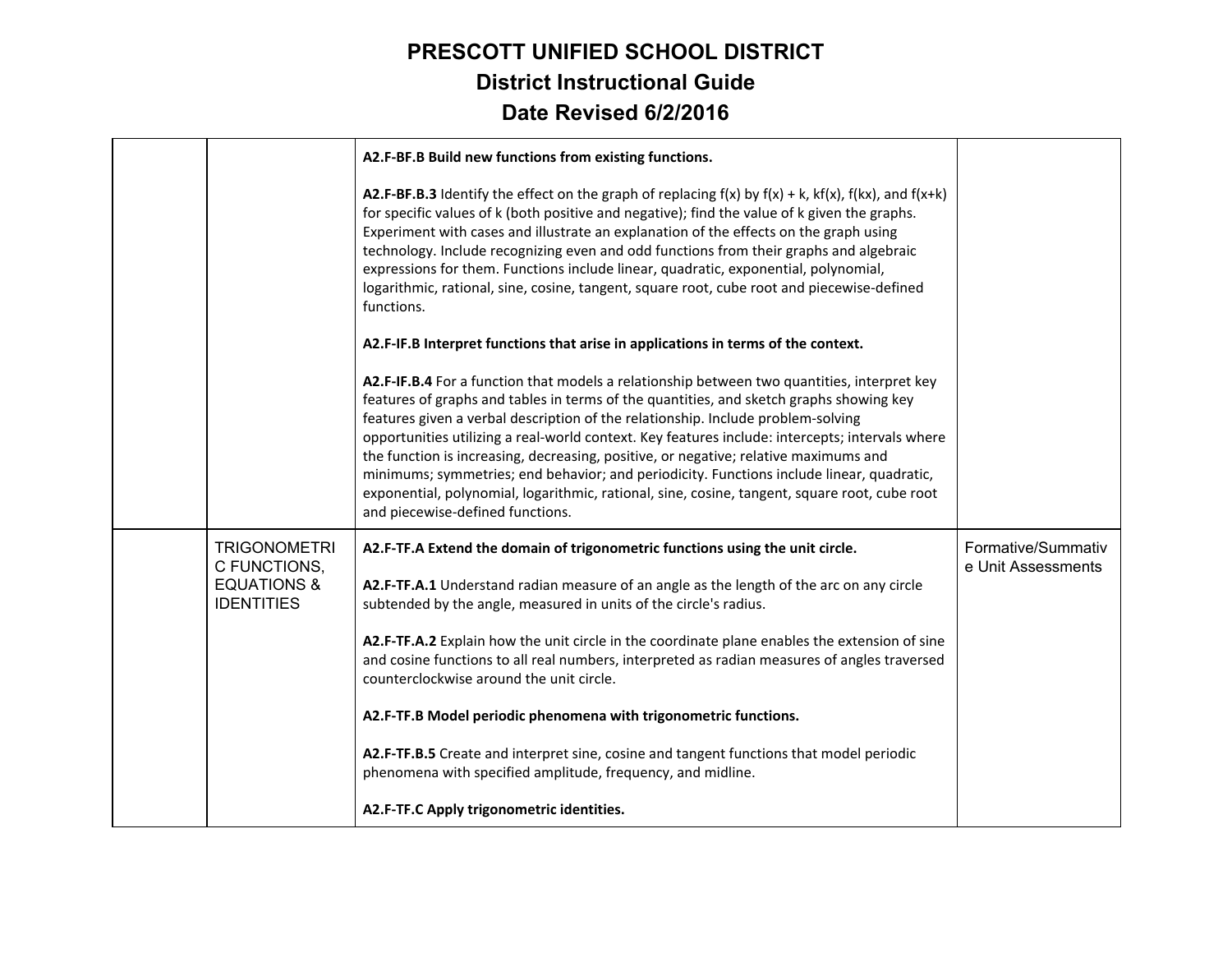|                                          | <b>A2.F-TF.C.8</b> Use the Pythagorean identity sin2 ( $\theta$ ) + cos2 ( $\theta$ ) = 1 and the quadrant of the<br>angle $\theta$ to find sin( $\theta$ ), cos( $\theta$ ), or tan( $\theta$ ) given sin( $\theta$ ) or cos( $\theta$ ).<br>A1.F-IF.B Interpret functions that arise in applications in terms of the context.<br>A1.F-IF.B.5 Relate the domain of a function to its graph and, where applicable, to the<br>quantitative relationship it describes.                                                                                                                                                                                                    |                                          |
|------------------------------------------|-------------------------------------------------------------------------------------------------------------------------------------------------------------------------------------------------------------------------------------------------------------------------------------------------------------------------------------------------------------------------------------------------------------------------------------------------------------------------------------------------------------------------------------------------------------------------------------------------------------------------------------------------------------------------|------------------------------------------|
| <b>MODELING WITH</b><br><b>FUNCTIONS</b> | A2.F-BF.A Build a function that models a relationship between two quantities.<br>A2.F-BF.A.1 Write a function that describes a relationship between two quantities.<br>Functions include linear, quadratic, exponential, polynomial, logarithmic, rational, sine,<br>cosine, tangent, square root, cube root and piecewise-defined functions. Include<br>problem-solving opportunities utilizing real-world context. a. Determine an explicit<br>expression, a recursive process, or steps for calculation from a context. b. Combine<br>function types using arithmetic operations and function composition.<br>A2.F-BF.B Build new functions from existing functions. | Formative/Summativ<br>e Unit Assessments |
|                                          | A2.F-BF.B.3 Identify the effect on the graph of replacing $f(x)$ by $f(x) + k$ , $kf(x)$ , $f(kx)$ , and $f(x+k)$<br>for specific values of k (both positive and negative); find the value of k given the graphs.<br>Experiment with cases and illustrate an explanation of the effects on the graph using<br>technology. Include recognizing even and odd functions from their graphs and algebraic<br>expressions for them. Functions include linear, quadratic, exponential, polynomial,<br>logarithmic, rational, sine, cosine, tangent, square root, cube root and piecewise-defined<br>functions.                                                                 |                                          |
|                                          | A2.F-BF.B.4 Find inverse functions. a. Understand that an inverse function can be obtained<br>by expressing the dependent variable of one function as the independent variable of<br>another, recognizing that functions f and g are inverse functions if and only if $f(x) = y$ and<br>$g(y)$ = x for all values of x in the domain of f and all values of y in the domain of g. b.<br>Understand that if a function contains a point (a,b), then the graph of the inverse relation<br>of the function contains the point (b,a). c. Interpret the meaning of and relationship<br>between a function and its inverse utilizing real-world context.                      |                                          |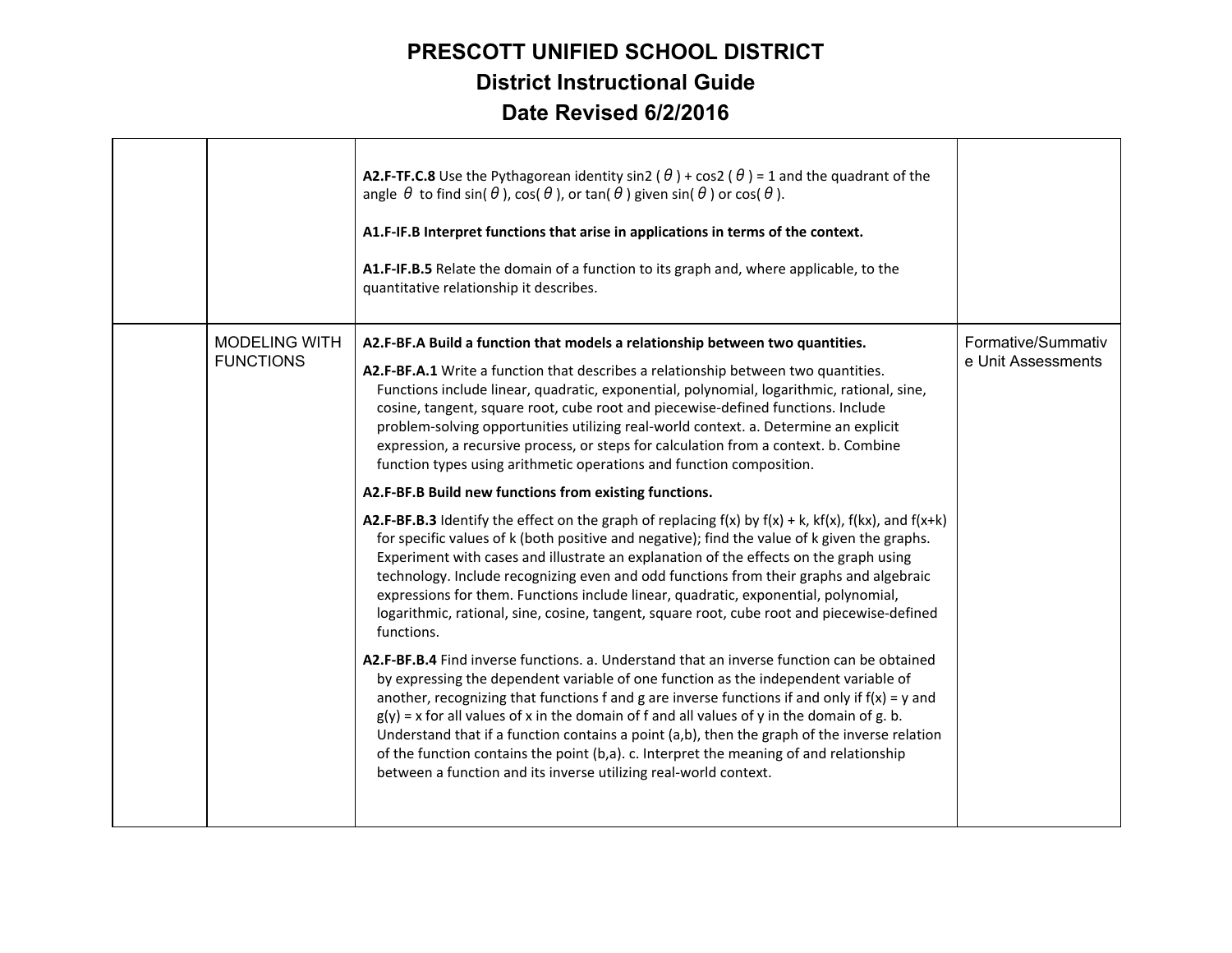| <b>STATISTICS</b> | A2.S-IC.A Understand and evaluate random processes underlying statistical experiments.                                                                                                                                                                                                                                                                         | Formative/Summativ |
|-------------------|----------------------------------------------------------------------------------------------------------------------------------------------------------------------------------------------------------------------------------------------------------------------------------------------------------------------------------------------------------------|--------------------|
|                   | A2.S-IC.A.1 Understand statistics as a process for making inferences about population<br>parameters based on a random sample from that population.                                                                                                                                                                                                             | e Unit Assessments |
|                   | A2.S-IC.A.2 Explain whether a specified model is consistent with results from a given<br>data-generating process.                                                                                                                                                                                                                                              |                    |
|                   | A2.S-ID.A Summarize, represent, and interpret data on a single count or measurement<br>variable.                                                                                                                                                                                                                                                               |                    |
|                   | A2.S-ID.A.4 Use the mean and standard deviation of a data set to fit it to a normal curve,<br>and use properties of the normal distribution and to estimate population percentages.<br>Recognize that there are data sets for which such a procedure is not appropriate. Use<br>calculators, spreadsheets, or tables to estimate areas under the normal curve. |                    |
|                   | <b>S.CP.6.</b> Find the conditional probability of A given B as the fraction of B's outcomes that also<br>belong to A, and interpret the answer in terms of the model.                                                                                                                                                                                         |                    |
|                   | S.CP.1. Describe events as subsets of a sample space (the set of outcomes) using<br>characteristics (or categories) of the outcomes, or as unions, intersections, or complements<br>of other events ("or", "and", "not").                                                                                                                                      |                    |
|                   | <b>S.CP.2.</b> Understand that two events A and B are independent if the probability of A and B<br>occurring together is the product of their probabilities, and use this characterization to<br>determine if they are independent.                                                                                                                            |                    |
|                   | <b>S.CP.3.</b> Understand the conditional probability of A given B as P(A and B)/P(B), and interpret<br>independence of A and B as saying that the conditional probability of A given B is the same<br>as the probability of A, and the conditional probability of B given A is the same as the<br>probability of B.                                           |                    |
|                   | S.CP.4. Construct and interpret two-way frequency tables of data when two categories are<br>associated with each object being classified. Use the two-way table as a sample space to<br>decide if events are independent and to approximate conditional probabilities.                                                                                         |                    |
|                   | S.CP.5. Recognize and explain the concepts of conditional probability and independence in<br>everyday language and everyday situations. For example, compare the change of having<br>lung cancer if you are a smoker with the chance of being a smoker if you have lung cancer.                                                                                |                    |
|                   | S.CP.7. Apply the Addition Rule and interpret the answer in terms of the model.                                                                                                                                                                                                                                                                                |                    |